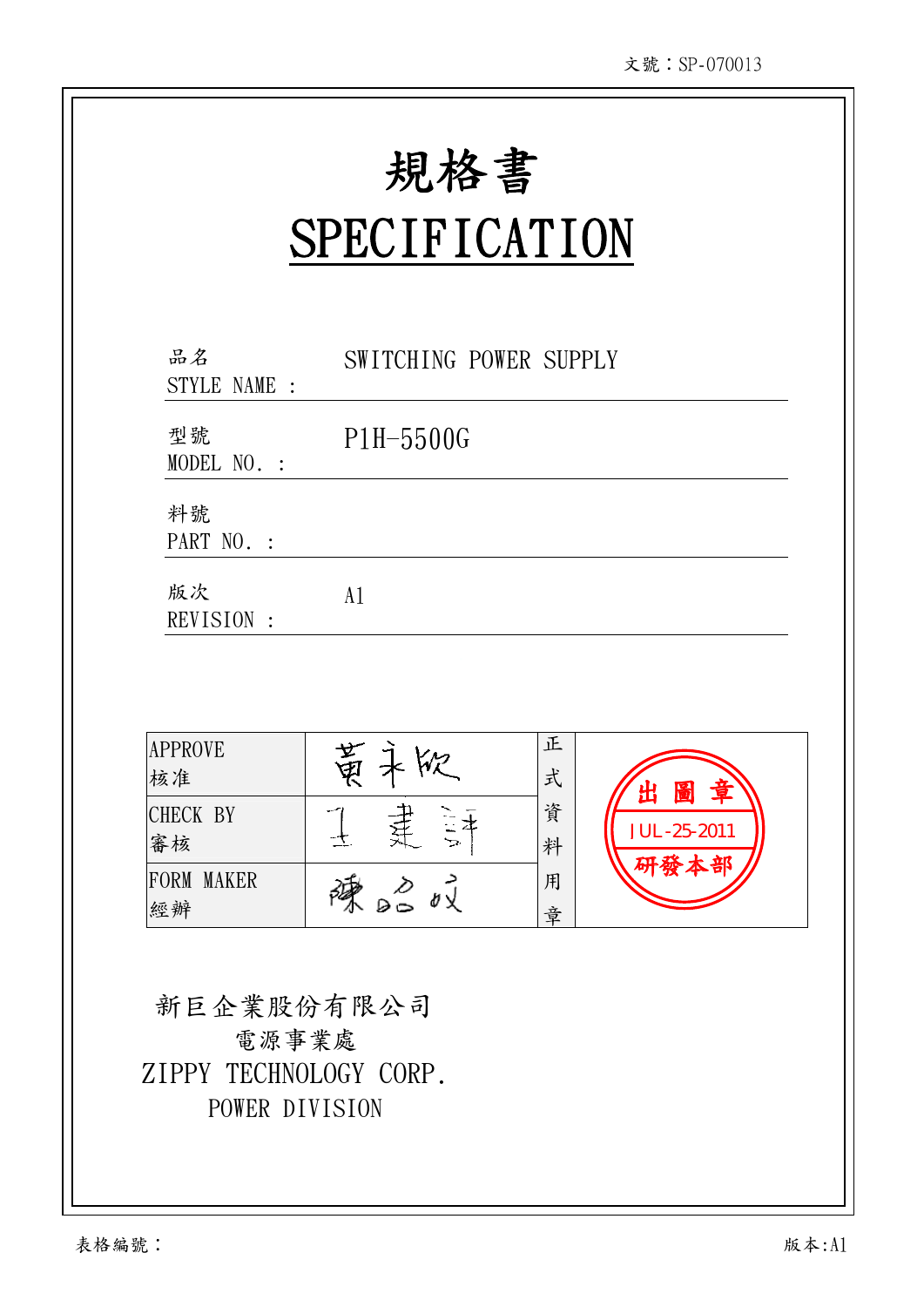# **Revision**

| Rev. | Page | Item | Date | Description |
|------|------|------|------|-------------|
|      |      |      |      |             |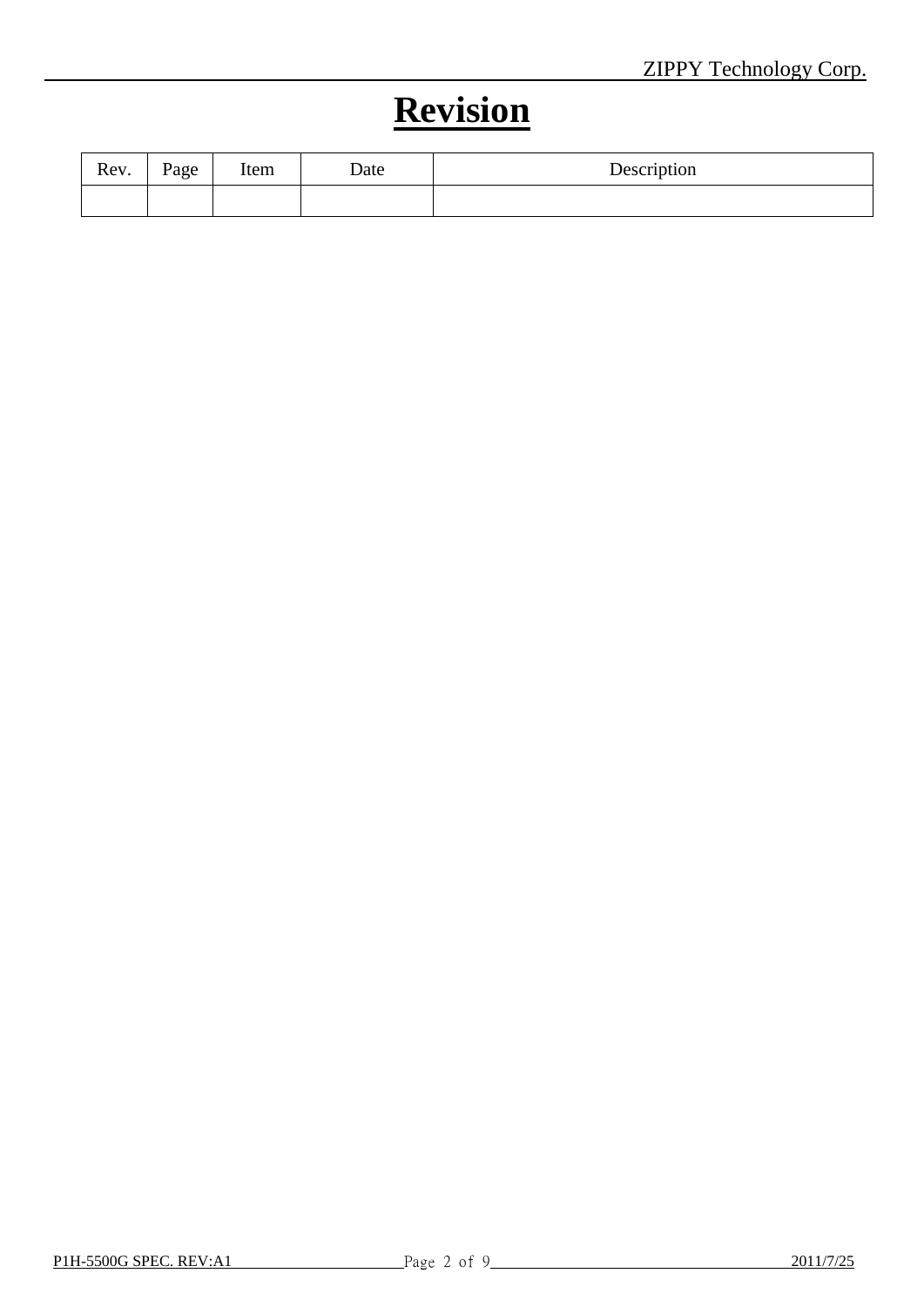# **MODEL NO. P1H-5500G**

#### 1.0 Scope

- 2.0 Input requirements
	- 2.1 Voltage
	- 2.2 Frequency
	- 2.3 Stead-state current
	- 2.4 Inrush current
	- 2.5 Power factor correction
- 3.0 Output requirements
	- 3.1 DC load requirements
	- 3.2 Regulation and protection
	- 3.3 Ripple and noise
		- 3.3.1 Specification
		- 3.3.2 Ripple voltage test circuit
	- 3.4 Overshoot
	- 3.5 Efficiency
- 4.0 Protection
	- 4.1 Input
	- 4.2 Output
		- 4.2.1 OPP
		- 4.2.2 OVP
		- 4.2.3 OCP
		- 4.2.4 Short
- 5.0 Power supply sequencing
	- 5.1 Turn on
	- 5.2 Hold up time
	- 5.3 Power off sequence
- 6.0 Signal requirements
	- 6.1 Power good (POK)
- 7.0 Environment
	- 7.1 Temperature
	- 7.2 Humidity
	- 7.3 Insulation resistance
	- 7.4 Dielectric withstanding voltage
	- 7.5 Leakage current
- 8.0 Safety
	- 8.1 UL
	- 8.2 CUL
	- 8.3 TUV
	- 8.4 CCC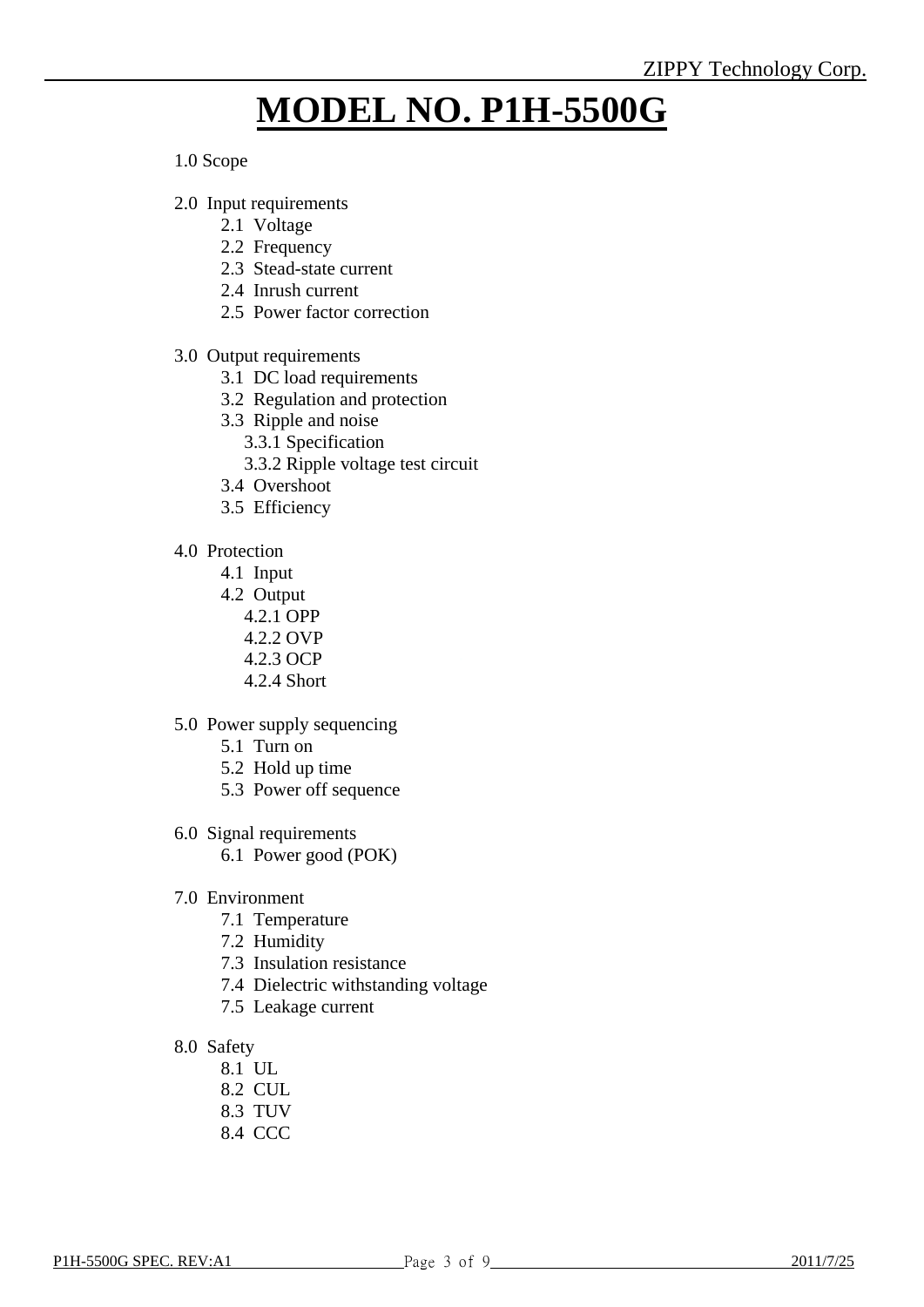### 9.0 Reliability 9.1 Burn in

- 10.0 Mechanical requirements 10.1Physical dimension
- 11.0 Output voltage timing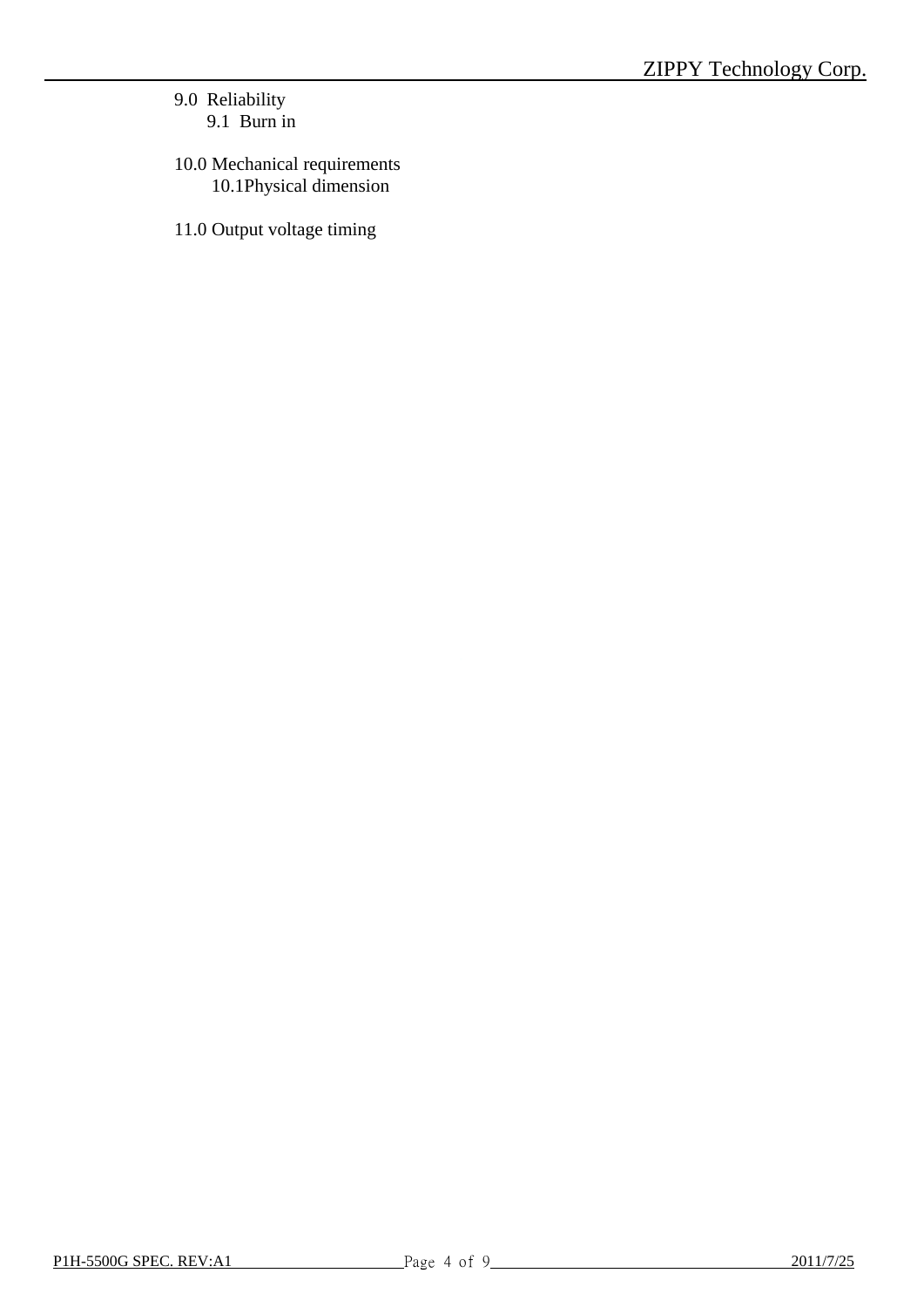1.0 Scope

This specification defines the performance characteristics of a grounded, AC input,500 watts, 5 output level power supply. This specification also defines world wide safety requirements and manufactures process test requirements.

#### 2.0 Input requirements

- 2.1 Voltage (sinusoidal) :  $100 \sim 240$  VAC full range (With  $\pm 10\%$  tolerance).
- 2.2 Frequency The input frequency range will be  $47\text{hz} \sim 63\text{hz}$ .
- 2.3 Steady-state current 7A/3A at any low/high range input voltage.
- 2.4 Inrush current 40/60Amps @ 115/230 VAC (at 25 degrees ambient cold start )
- 2.5 Power factor correction The power supply shall incorporate universal power input with active power factor correction, which shall reduce line harmonics in accordance with the IEC61000-3-2 standards. PFC can reach the target of 90% @115VAC,Full load.

#### 3.0 Output requirements

3.1 DC load requirements

| Normal         |      | Load current $(A)$ |        | <b>Regulation tolerance</b> |  |
|----------------|------|--------------------|--------|-----------------------------|--|
| Output voltage | Min. | Max.               | Max.   | Min.                        |  |
| $+5V$          | 0.5A | 18A                | $+5\%$ | $-5\%$                      |  |
| $+12V$         | 2A   | 40A                | $+5%$  | $-5\%$                      |  |
| $-12V$         | 0A   | 0.5A               | $+5\%$ | $-5\%$                      |  |
| $+3.3V$        | 0.5A | 18A                | $+5%$  | $-5\%$                      |  |
| $+5Vsb$        | 0.1A | 3A                 | $+5%$  | $-5\%$                      |  |

\* The output current of  $+5V$  and  $+3.3V$  not exceed 100W \*\*\* \*\*\* Total power:500W

#### 3.2 Regulation

| Output DC | Line       |
|-----------|------------|
| voltage   | regulation |
| $+5V$     | ±50mV      |
| $+12V$    | ±120mV     |
| $-12V$    | ±120mV     |
| $+3.3V$   | ±50mV      |
| $+5Vsb$   | ±50mV      |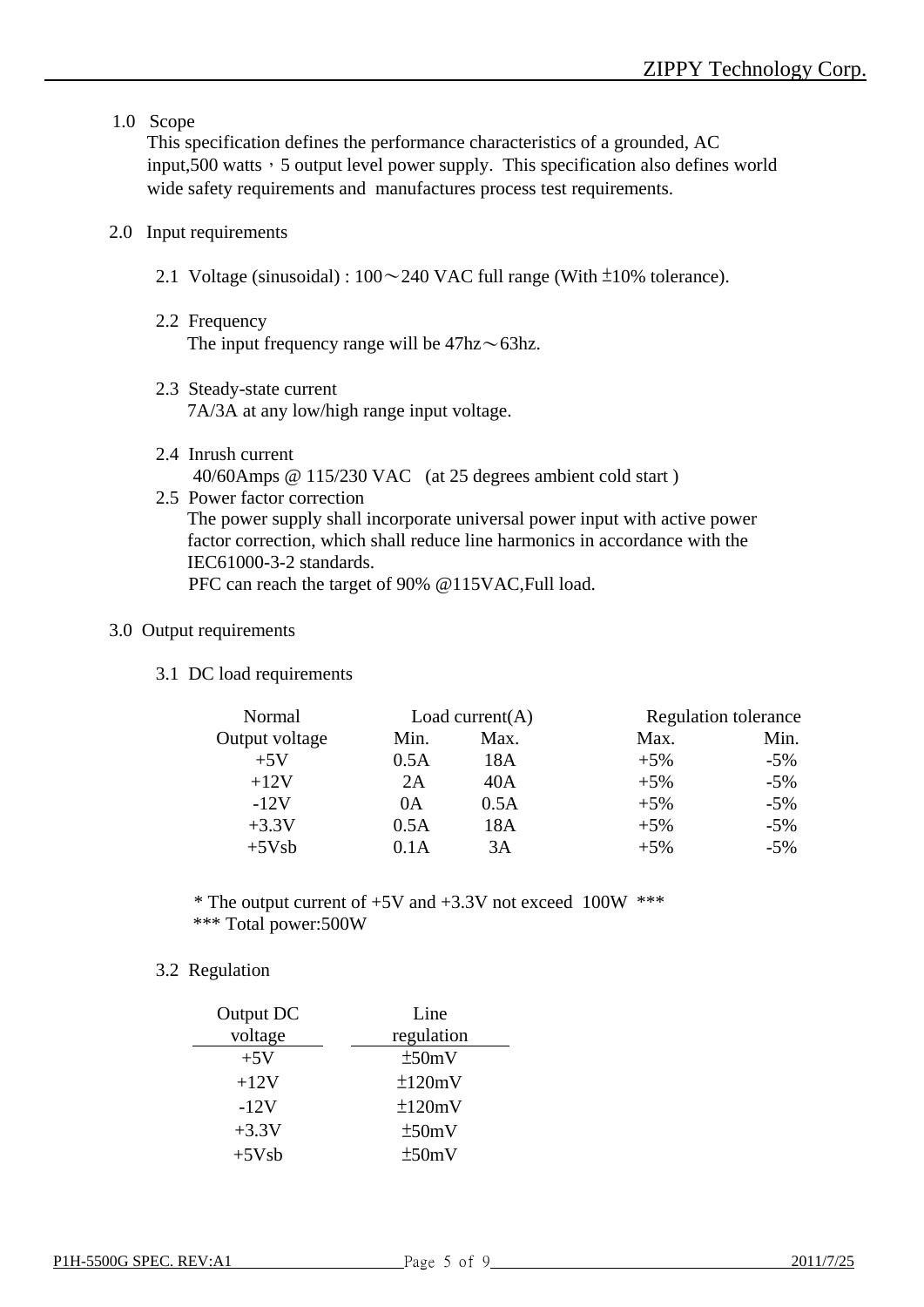#### 3.3 Ripple and noise

#### 3.3.1 Specification

| Parameter | Ripple        | Ripple+Noise  |
|-----------|---------------|---------------|
| $+5V$     | $50mV$ (P-P)  | $60mV$ (P-P)  |
| $+12V$    | $120mV$ (P-P) | $120mV$ (P-P) |
| $-12V$    | $120mV$ (P-P) | $120mV$ (P-P) |
| $+3.3V$   | $50mV$ (P-P)  | $60mV$ (P-P)  |
| $+5Vsb$   | $50mV$ (P-P)  | $60mV$ (P-P)  |

#### 3.3.2 Ripple voltage test circuit



0.1uf is ceramic the other is tantalum. Noise bandwidth is from DC to 20MHz

#### 3.4 Overshoot

Any overshoot at turn on or turn off shall be less 10% of the nominal voltage value, all output shall be within the regulation limit of section 3.2 before issuing the power good signal of section 6.0.

3.5 Efficiency

Power supply efficiency typical >87% at 115V FULL LOAD (Any difference either on the DC output cable (i.e., length, wire gauge) or on the accurate of instruments will conclude different test result.)

#### 4.0 Protection

4.1 Input (primary)

The input power line must have an over power protection device in accordance with safety requirement of section 8.0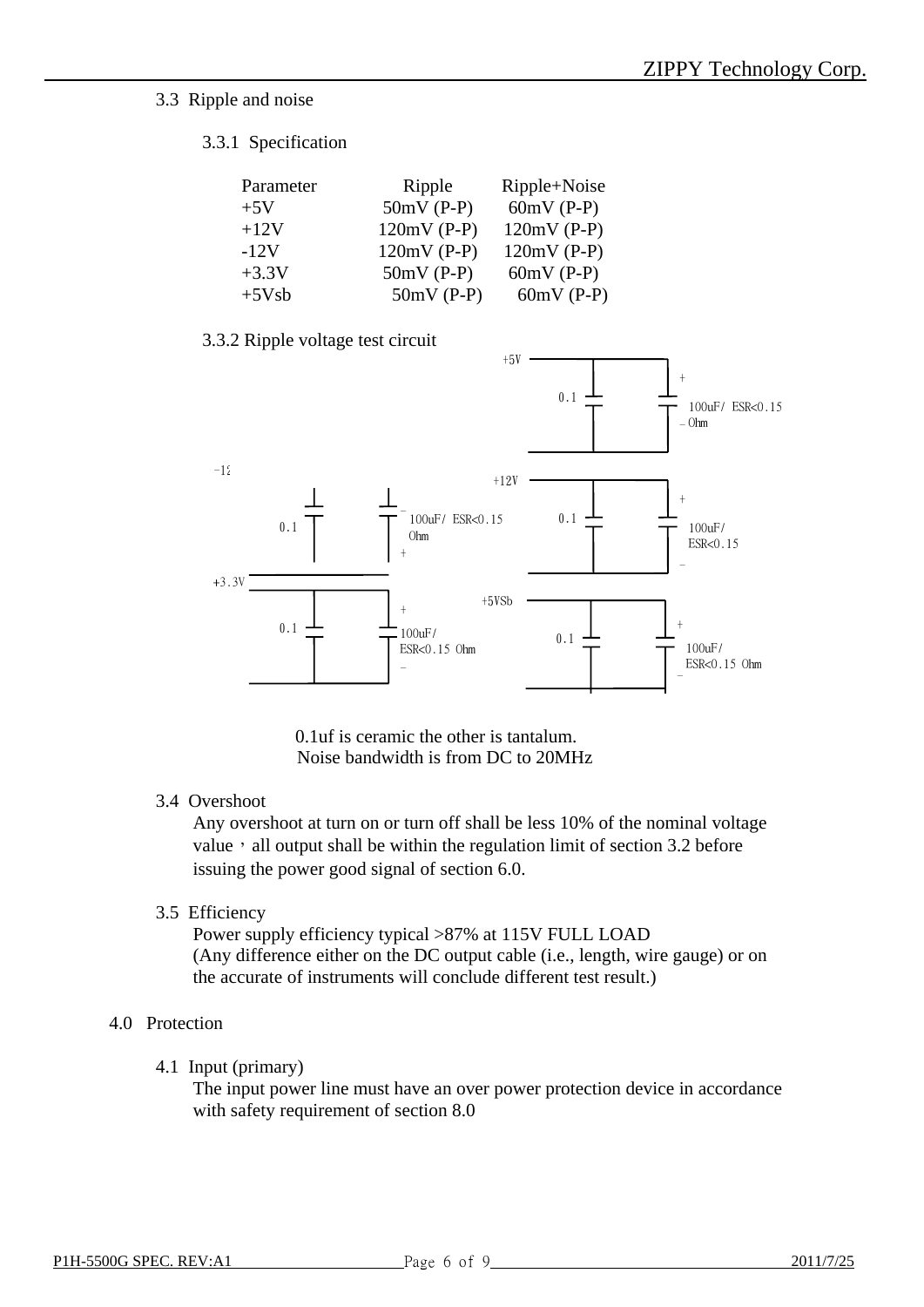#### 4.2 Output (secondary)

4.2.1 Over power protection

The power supply shall provide over power protection on the power supply latches all DC output into a shutdown state. Over power of this type shall cause no damage to power supply, after over load is removed and a power on/off cycle is initiated, the power supply will restart.

Trip point total power min.  $110\%$ , max.  $160\%$ .

#### 4.2.2 Over voltage protection

If an over voltage fault occurs, the power supply will latch all  $DC$ output into a shutdown state.

|         | Min   | Typical | Max   |
|---------|-------|---------|-------|
| $+3.3V$ | 3.6V  |         |       |
| $+5V$   | 5.6V  | 6.1V    | 6.5V  |
| +12V    | 13.2V | 14.3\   | 15 OV |

#### 4.2.3 Over current protection

If an over current fault occurs, the power supply will latch all  $DC$ output into a shutdown state.

|         | Min   | Typical | Max |
|---------|-------|---------|-----|
| $+3.3V$ | 19.8A | 22.5A   | 27A |
| $+5V$   | 19.8A | 22.5A   | 27A |
| +127    | 14 A  | 52A     | 60A |

#### 4.2.4 Short circuit

- A: A short circuit placed on any DC output to DC return shall cause no damage.
- B: The power supply shall be latched in case any short circuit is taken place at  $+5V, +3.3V, +12V$  output.
- C: The power supply shall be auto-recovered in case any short circuit is taken place at +5VSB.

#### 5.0 Power supply sequencing

- 5.1 Power on (see Fig.1)
- 5.2 Hold up time

When AC source shutdown DC output must be maintain 16msec in regulation limit at. normal input voltage (AC115V)

5.3 Power off sequence (see Fig. 1)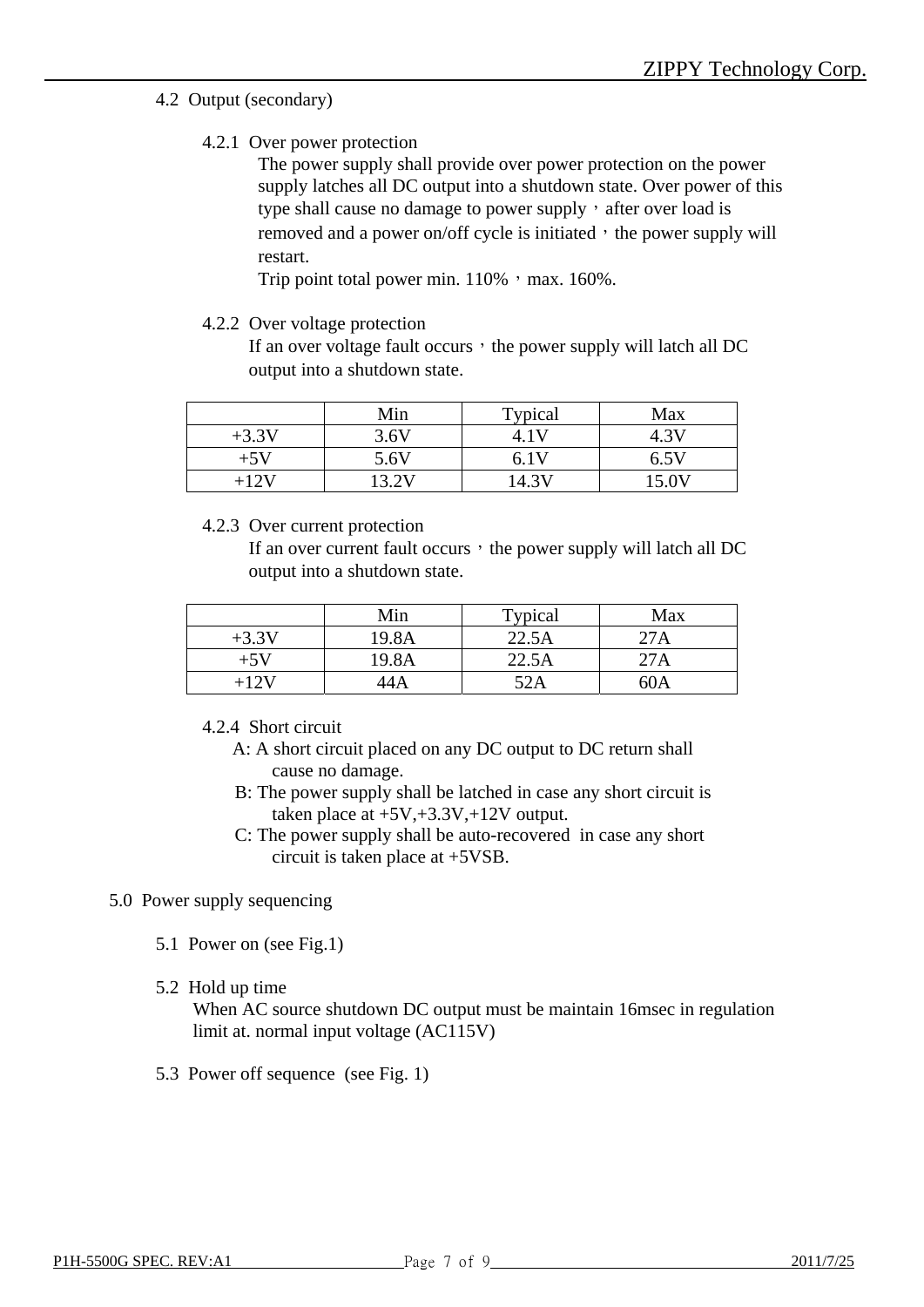## 6.0 Signal requirements

| 6.1 Power good signal (see Fig. 1)                                                                                  |
|---------------------------------------------------------------------------------------------------------------------|
| The power supply shall provide a "power good" signal to reset system logic,                                         |
| indicate proper operation of the power supply.                                                                      |
| At power on $\cdot$ the power good signal shall have a turn on delay of at least                                    |
| 100 ms but not greater than 500 ms after the output voltages have reached their<br>respective minimum sense levels. |
|                                                                                                                     |

### 7.0 Environment

7.1 Temperature

|                                                                              |                                                                                                       | Operating temperature: $0$ to 50 degrees centigrade(90 $\sim$ 264 VAC) |  |  |
|------------------------------------------------------------------------------|-------------------------------------------------------------------------------------------------------|------------------------------------------------------------------------|--|--|
|                                                                              |                                                                                                       | Non-Operating temperature: -20 to 80 degrees centigrade                |  |  |
| 7.2 Humidity<br>Operating humidity<br>Non-operating humidity                 |                                                                                                       | 20% to 80%<br>10% to 90%                                               |  |  |
| 7.3 Insulation resistance<br>Primary to secondary<br>Primary to FG           |                                                                                                       | : 100 meg. Ohm min. 500 VDC<br>: 100 meg. Ohm min. 500VDC              |  |  |
| 7.4 Dielectric withstanding voltage<br>Primary to secondary<br>Primary to FG |                                                                                                       | : 3K VAC for 60 Second.<br>: 1500 VAC for 60 Second.                   |  |  |
| 7.5 Leakage current                                                          | 3.5 mA max. at nominal voltage VAC                                                                    |                                                                        |  |  |
| 8.0 Safety                                                                   |                                                                                                       |                                                                        |  |  |
|                                                                              | 8.1 Underwriters laboratory (UL).<br>The power supply designed to meet UL 60950-1,2nd.                |                                                                        |  |  |
|                                                                              | 8.2 Canadian standards association (CUL)<br>The power supply designed to meet CSA $1402C \& CSA$ 950. |                                                                        |  |  |
| 8.3 TUV                                                                      | The power supply shall be designed to meet TUV EN-60950.                                              |                                                                        |  |  |
| 8.4 CCC Standards<br>GB17625.1-1998.                                         |                                                                                                       | The power supply shall be designed to meet GB4943-1995, GB9254-1998,   |  |  |